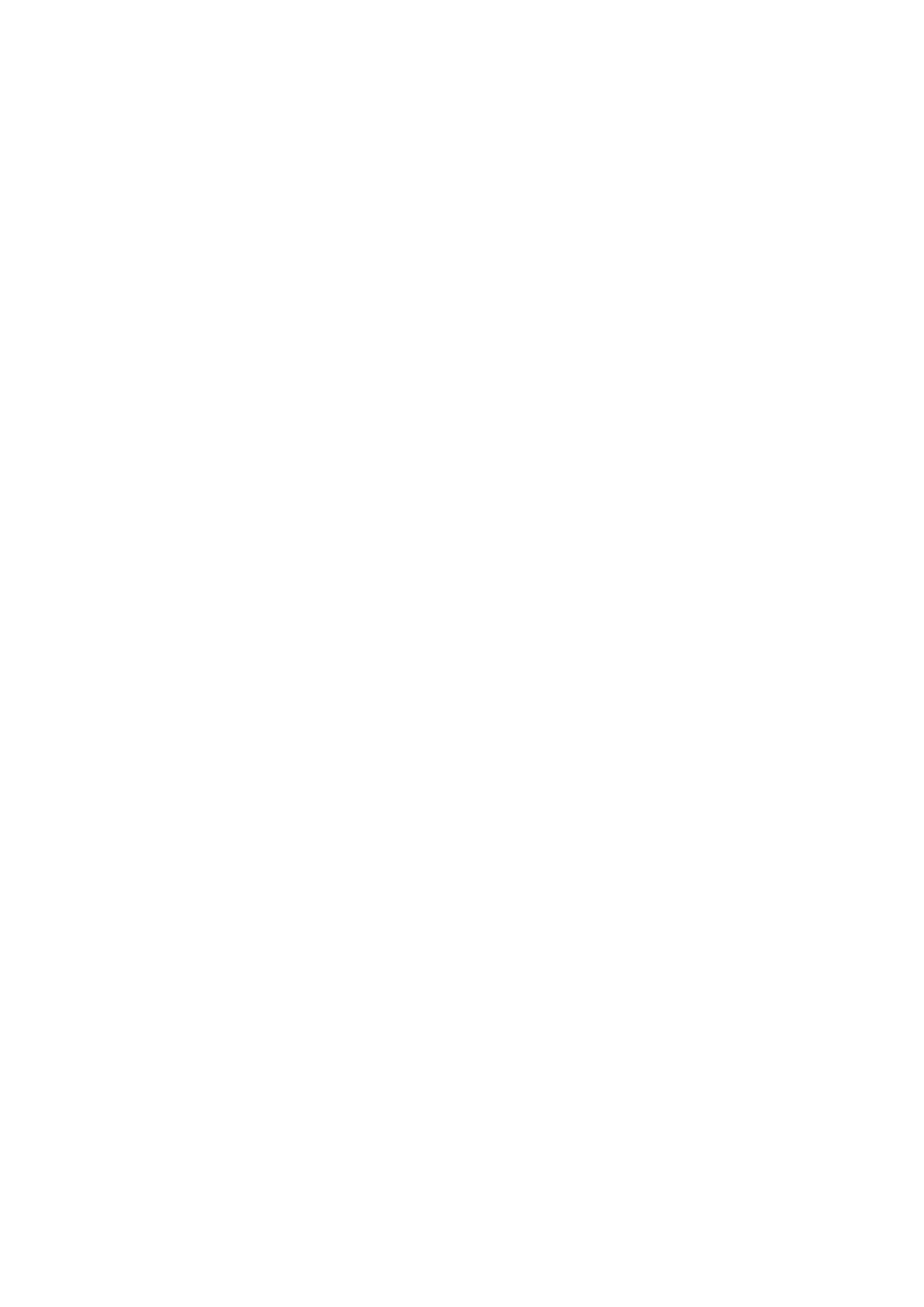# **1 Qualifications and Experience**

- 1.1 My name is Dr Martin Gerard Hogan and I hold a primary medical degree from University College Cork (1987). Among other qualifications, I am a Fellow of the Faculty of Occupational Medicine of the Royal College of Physicians of Ireland and I am also a Fellow of the Royal College of Physicians of Ireland (FRCPI) since 2009.
- 1.2 I am a registered specialist in occupational medicine with the Irish Medical Council. I am currently a full time Consultant Occupational & Environmental. I am a past Dean of the Faculty of Occupational Medicine of the Royal College of Physicians of Ireland. I am a Lecturer in Toxicology, University College Cork. I am a specialist trainer in occupational medicine since 1997. I am an examiner with the Faculty. I am a Member of the Board of the International Commission of Occupational Health.
- 1.3 My areas of special interest are, Toxicology, Environmental Health effects of Industry, Occupational Asthma, Health effects of Noise and Occupational Hygiene. I have prepared human health impact assessments for many projects, including road developments such as the M20, N5, Athy Ring Road, Naas Ring Road and M28.

# **2 Role in Proposed Road Development**

2.1 My role in the N6 Galway City Ring Road Project involved undertaking the human health appraisal in respect of the proposed road development. I have been working on the project since 2016. I wrote the Human Health section of Chapter 18 of the EIAR on Human Beings, Population and Human Health.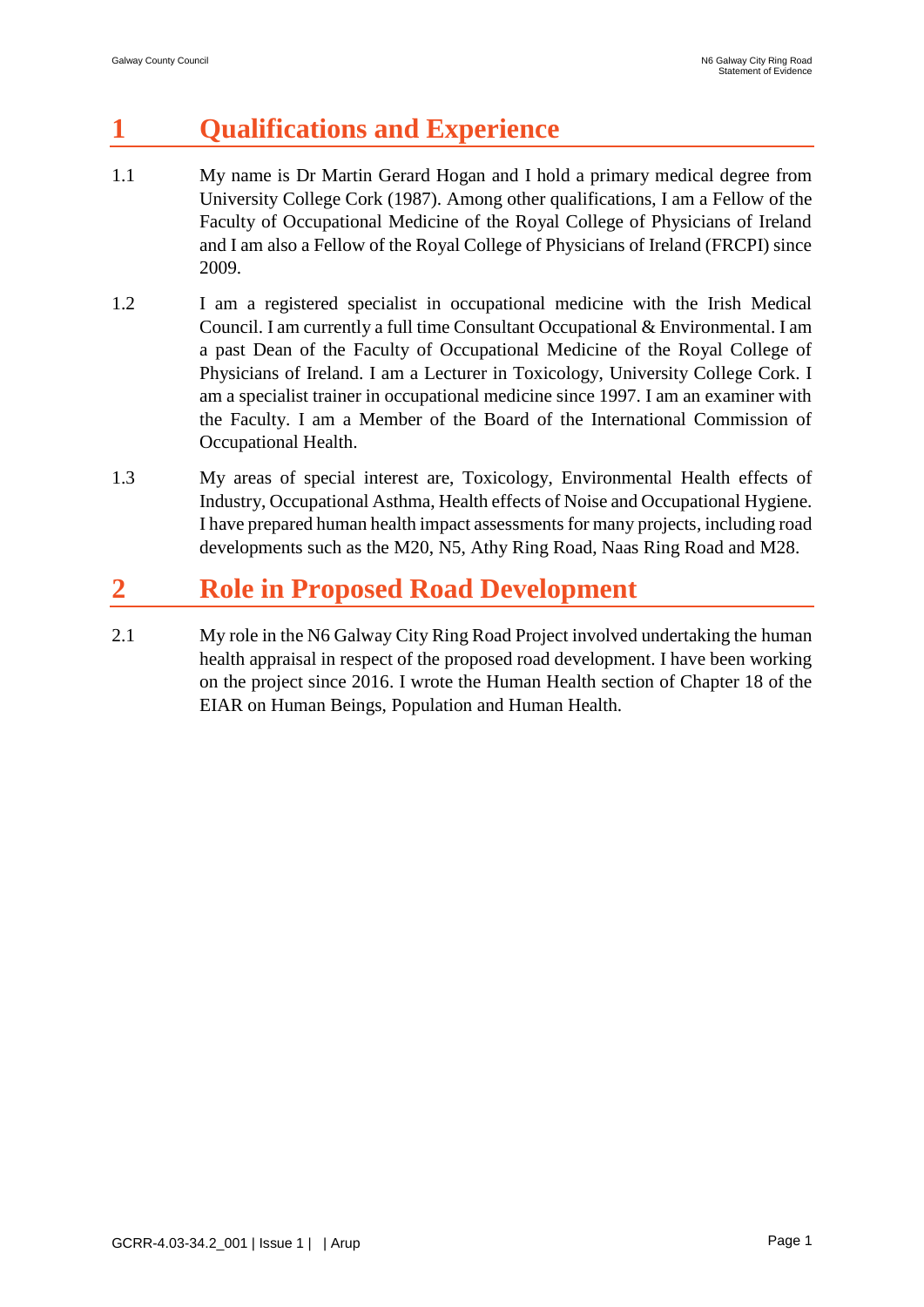# **3 Key issues in relation to Human Health**

- 3.1 Chapter 18 of the EIAR is to be taken as read in its entirety and is not replicated here. To assist the Board in its consideration of the applications for approval, and for the convenience of all participants at this hearing and to set the context for responding to the objections and submissions, the key items pertaining to the human health assessment of the proposed road development detailed in Chapter 18 of the EIAR are summarised briefly below.
- 3.2 From a human health perspective, the receiving environment are human beings. A full description of the receiving environment is provided in Section 18.3 of Chapter 18 of the EIAR. This includes a description of:
	- Identification of vulnerable groups, for example socially deprived, the disabled, elderly, children
	- Community Profile as identified by the Lenus/HSE publications
- 3.3 As set out in the European Commission's *"Environmental Impact Assessment of Projects Guidance on the preparation of the Environmental Impact Assessment Report"* (2017), human health is a very broad factor that is highly project dependent. The notion of human health should be considered in the context of the other factors in Article 3(1) of the EIA Directive and thus environmentally related health issues (such as health effects on vulnerable groups, exposure to traffic noise or air). The potential impacts of health due to the proposed road development were assessed. This focussed on three main areas: health protection, health improvement and improving services.

### **Health Protection**

- 3.4 In terms of the protection of human health the pathways through which the proposed road development could impact on health was assessed, these pathways were primarily noise, air, soil and water although any areas where a potential effect on human health was considered.
- 3.5 The methodology used with regards to the protection of human health is detailed in Section 18.2.5 of Chapter 18 of the EIAR. In simple terms it can be summarised as using Health Based Standards to assess Health Protection as a result of environmental emissions. Health Based Standards are set to protect against negative human health effects. The level at which the standard is set is chosen to protect the vulnerable, not the robust. The standard measures of significance are set at levels where there will be no significant health effects. This "Standards based" approach is also consistent with the latest Irish EPA Draft Guidelines on the Information to be contained in Environmental Impact Assessment Reports (August 2017).
- 3.6 The data collected in relation to the protection of human health for my assessment focussed on the results of technical assessments (such as noise, air, soil and water) dealt with elsewhere in the EIAR, in order to establish if there was any potential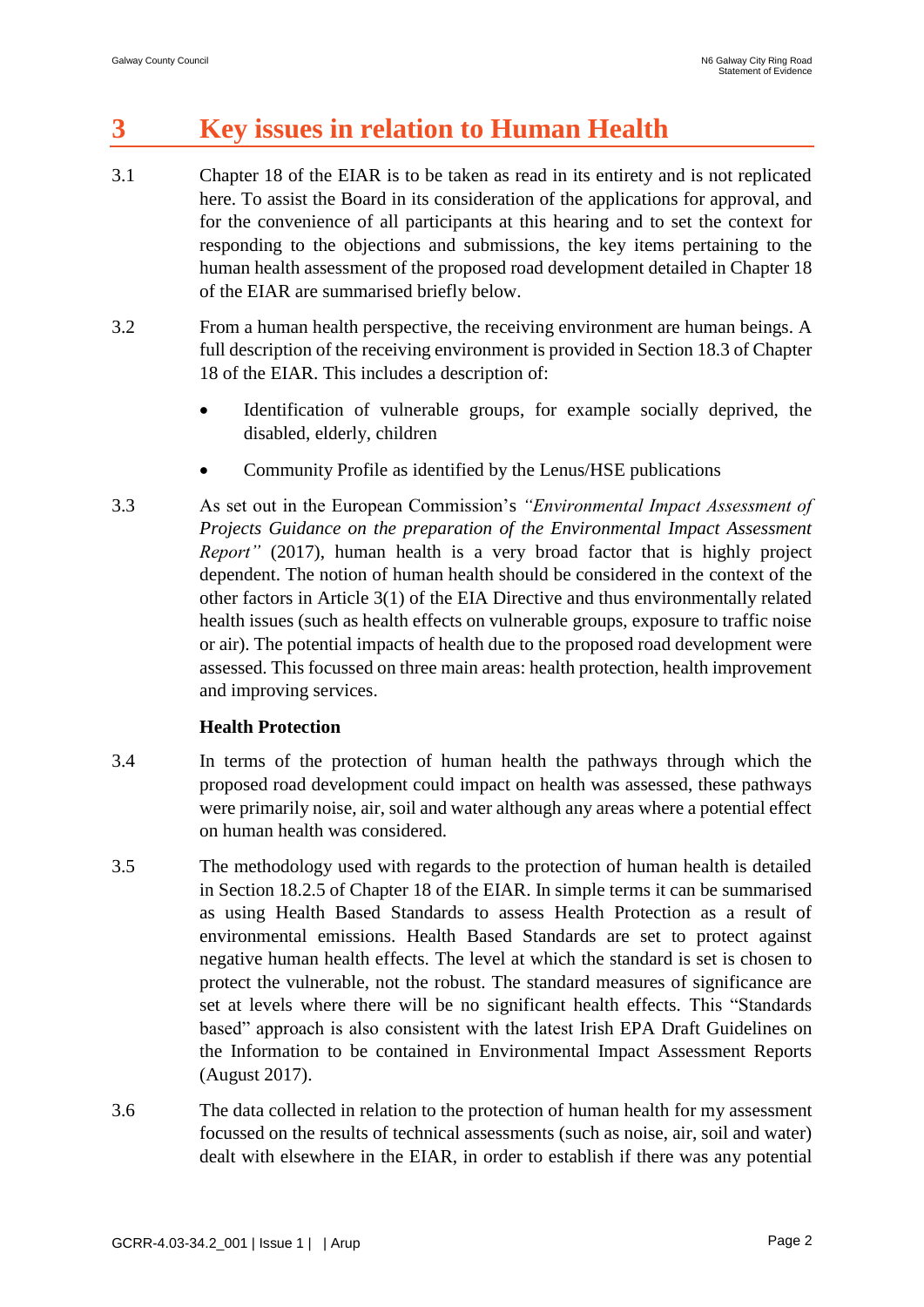effect on health directly attributed to what is proposed by the construction and operation of the proposed road development. See, for example:

- Chapter 9 Soils and Geology
- Chapter 10 Hydrogeology
- Chapter 11 Hydrology
- Chapter 16 Air Quality and Climate
- Chapter 17 Noise and Vibration
- 3.7 The assessment detailed in Chapter 18 of the EIAR concluded that there will be no adverse health impacts as a result of the proposed road development through the pathways of noise and air emissions, soils or water quality.

#### *Psychological*

- 3.8 As noted in the European Commission's EIAR Guidance, potential environmentally-related health impacts may arise from changes in living conditions as a result of a project and these have been considered in Chapter 18 of the EIAR., including potential psychological impacts: see, for example, Section 18.5.6.1. Whilst some annoyance during the construction phase is to be expected, this will be of limited duration and is not usually considered to be a health effect. There are some benefits in psychological terms in terms of reduced journey times, unforeseen delays etc. as well as movement of traffic away from currently congested and more populated areas of the city.
- 3.9 The prospect of moving traffic to inherently safer roads and the prospect of reduced traffic accidents and fatalities is also an important benefit. This does not take away from the potentially adverse effects on individuals whose homes or lands are to be acquired. Whilst from the outset the proposed road development has been designed to try and avoid as many properties as possible, there remains a significant number of property acquisitions and although financially compensated, it is important to recognise that these individuals may experience stress and anxiety as a result of this process. The undoubted change in living conditions brought about by the acquisition of houses and lands and resulting from the construction and operation of the proposed road development, is a potential negative impact on human health for those individuals affected. This negative effect must be seen however in the context of the overall benefits of the proposed road development.

#### *Health Improvement and Improvement of Access to Services*

- 3.10 The data used to assess opportunities for health improvements and access to services included information gathered during the extensive public consultations including a meeting with University Hospital Galway and data extracted from the traffic model to identify accessibility to services.
- 3.11 From a community perspective there are clear benefits in terms of health protection, opportunities for health improvements and access to services. There are new facilities for pedestrians and cyclists included in the road design. This project will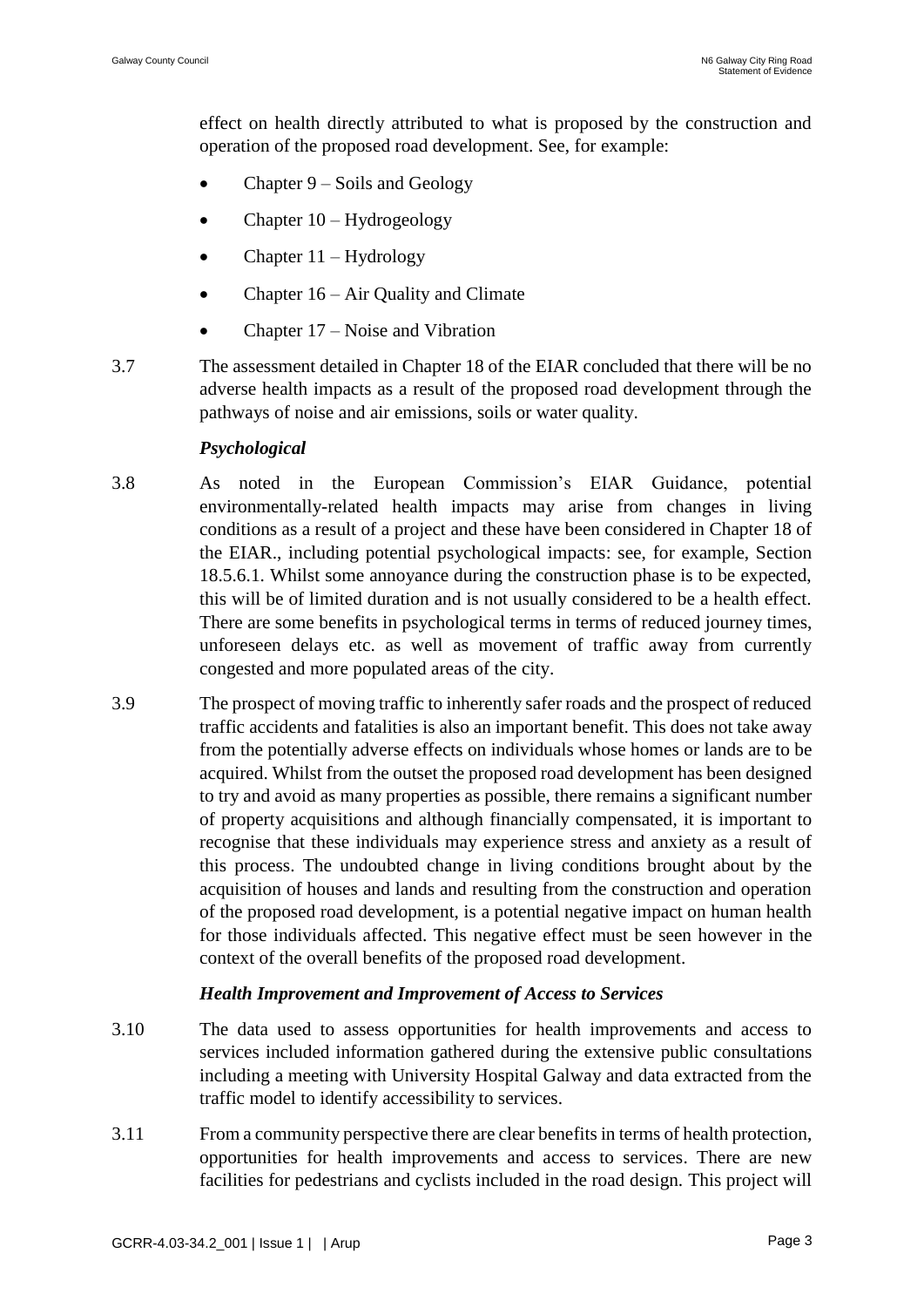also provide opportunities to effective implement the full Galway Transport Strategy which will provide for improved public transport and increased pedestrian and cyclist use of the city centre roads previously occupied by heavy traffic.

- 3.12 In general, the project will lead to reduced journey times by all modes of transport and will improve accessibility to key locations within the city and importantly none of the more disadvantaged areas experience any disbenefits as a result of the proposed road development.
- 3.13 There will be more efficient access to emergency services including ambulances. Reduced access times for these services will help to save lives.
- 3.14 There are significant opportunities for improved access to services including education and healthcare. This will include those living within Galway City and its environs and those in the west of Galway. For those within Galway City and its environs, reduced traffic along city streets will facilitate accessing services including health centres.
- 3.15 Particularly for those living outside of Galway City there will be improved access to the national road network and thereby access to other services including national hospitals.
- 3.16 For those who need to cross the city centre to access services the proposed road development offers particular benefits. While this would be of benefit to all, it will be of particular benefit those living to the west of the River Corrib. Overall, therefore the impacts of the proposed road development on human health are primarily positive.
- 3.17 There is potential for socio-economic gain including economic growth and development of tourism. Improved socio-economic status is well recognised to have a positive impact on health outcomes. There is potential for increased employment and reduced unemployment particularly long-term unemployment. If this is achieved, there will also be benefits in terms of social health including decreased social inequality.

#### **Overall**

- 3.18 There are many potential benefits in terms of human health due to the proposed road development. It allows for more efficient road transport with all the potential socio-economic benefits as well as the access to services including healthcare and education that this brings. It will also bring benefits in accessing services to the more vulnerable in the community such as the disabled. The proposed road development will be safer and lead to fewer accidents. There are also potential benefits for the population in terms of emissions from traffic such as noise and emissions to air over the do minimum scenario. The existing city center road network will become more amenable to pedestrians and cyclist.
- 3.19 Whilst there are benefits to the population and the society this does not mean each and every individual will benefit equally. Indeed, even though there will be benefits in terms of transport, air quality and noise emissions for the community, some individual residences may have actually higher noise than they would otherwise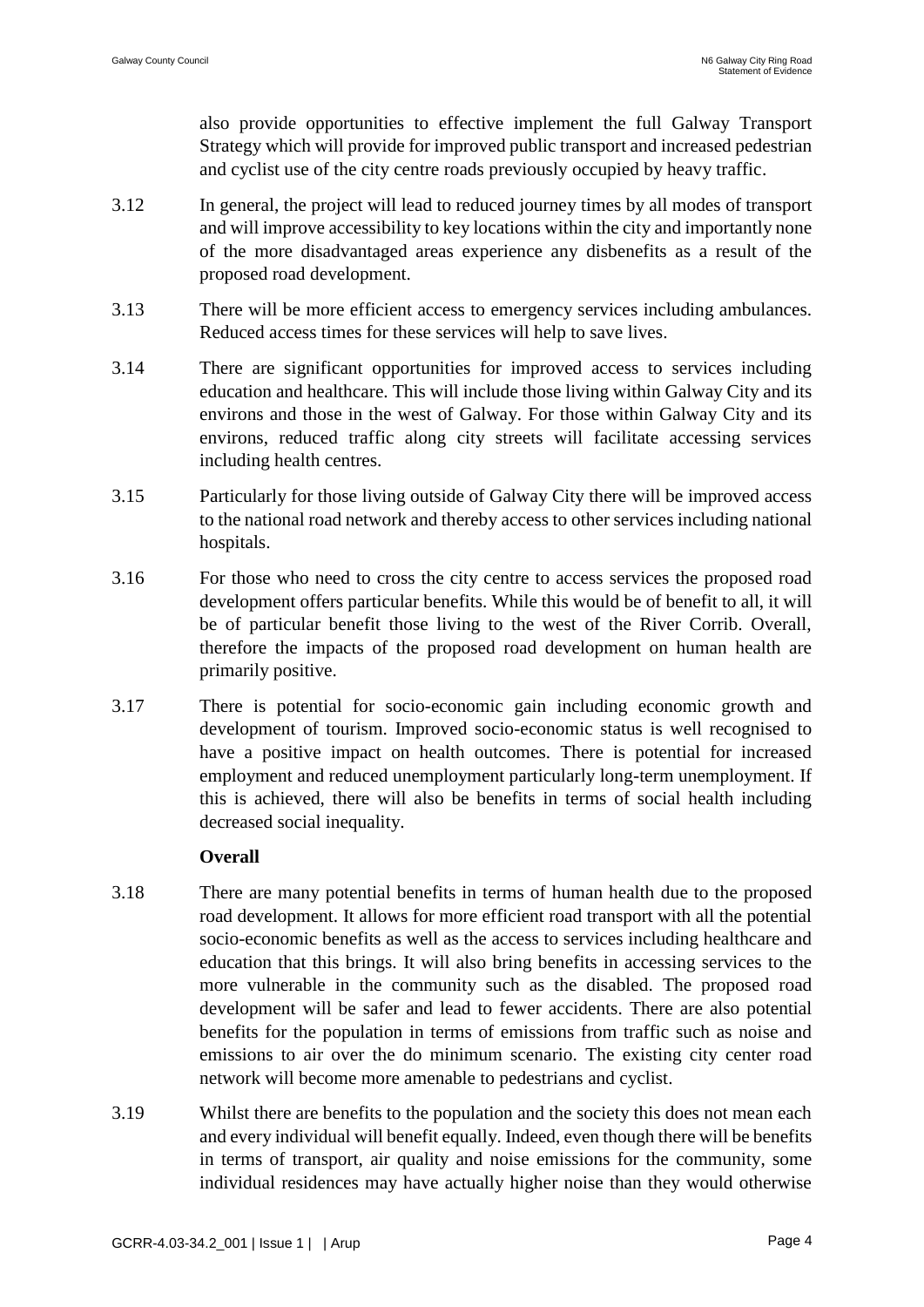experience because of the proximity of their homes to the proposed road development. The human health impact assessment strikes a balance between benefit for the community/population in general terms and potential impact on the individual. There is a relatively large number of homes affected by acquisition/proposed road development because of the location. There must therefore be a balance between the provision of infrastructure necessary for socio economic development of the area and indeed quality of life of its residents and visitors, against the impact on the individual who has lived in a particular location all of their lives and finds a road development is now planned where the live.

- 3.20 As has been demonstrated in Chapter 18 of the EIAR, the impact of the proposed project on human health in the population is overall significantly positive. However, this benefit is not automatically distributed equally, and it required consideration of individuals to ensure mitigation is targeted to ensure maximal benefit and least adverse outcomes.
- 3.21 The EIAR concludes that the proposed road development will have no adverse effects on human health and as outlined above the proposed road development will have an overall positive impacts on human health, especially when one considers the totality of impacts on Human Health.
- 3.22 The proposed modification to the Parkmore Link Road will have no effect on human health assessment contained in the EIAR and RFI response document.
- 3.23 The current National University of Ireland (NUIG) planning permission application (Ref 19/373) to construct additional playing pitches and the two proposed strategic housing development applications (Ob\_229 and Ob\_469 and S 003) do not change the conclusions of the cumulative impact assessment on Human Health contained in the EIAR.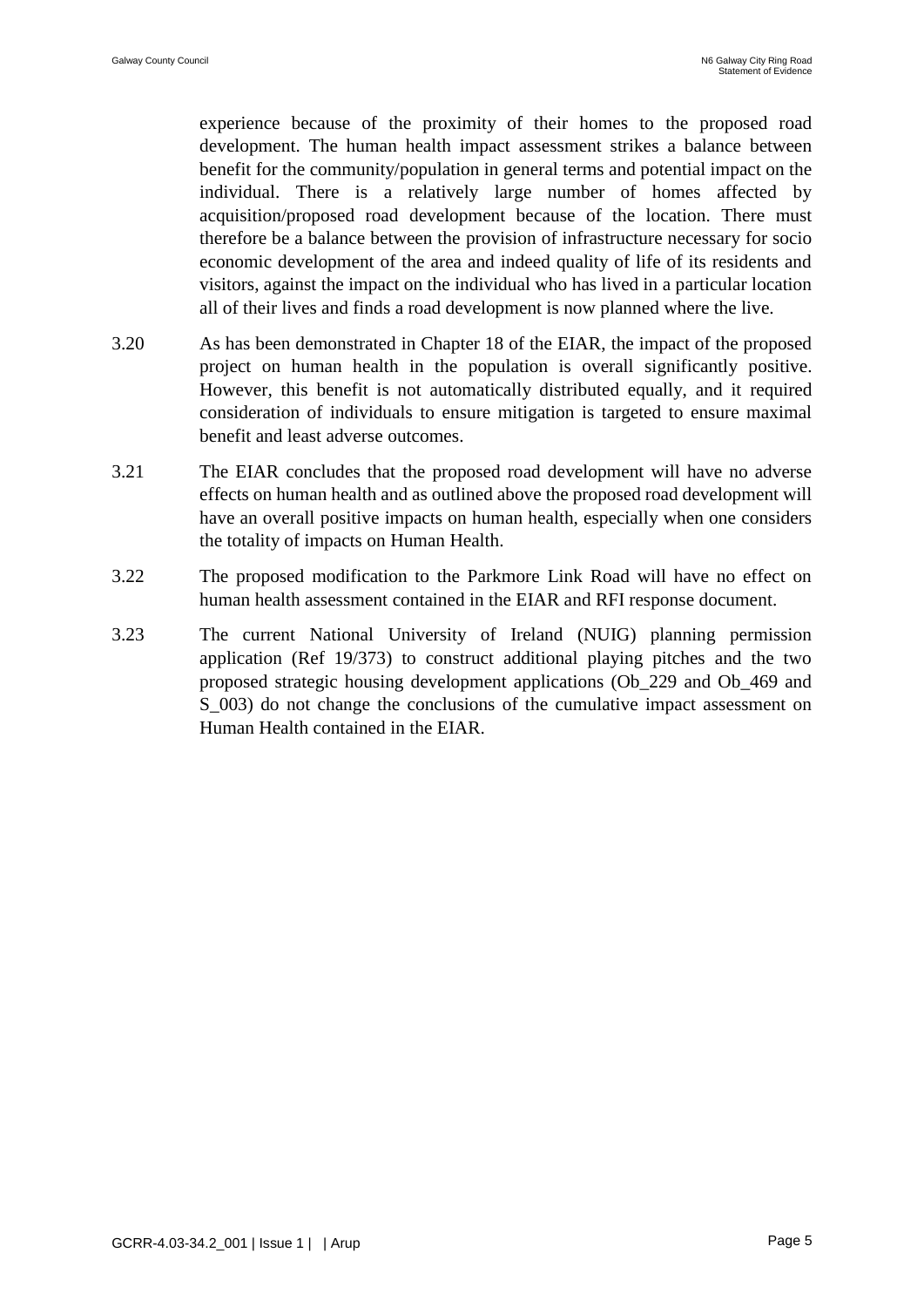# **4 Responses to Submissions/Objections**

### **4.1 Overview**

- 4.1.1 88 of the 296 submissions made to An Bórd Pleanála (ABP) in respect of the N6 Galway City Ring Road (GCRR) Environmental Impact Assessment Report (EIAR), Natura Impact Statement (NIS), Motorway Scheme (MS) and Protected Road Scheme (PRS) include observations directly relevant to human health. In addition, there were others, which are being dealt with my colleagues which may be considered to have indirect effects, through noise or emissions to air for example. Submissions related to safety and construction works have been addressed by my colleague Eileen McCarthy, in her Statement of Evidence. Submissions related to water quality have been addressed by my colleagues Leslie Brown (Hydrogeology) and Tony Cawley (Hydrology), in their Statements of Evidence. Submissions related to road lighting and visual impacts have been addressed by my colleague Thomas Burns, in his Statement of Evidence on Landscape and Visual. Three of the 17 submissions made to ABP in respect to the Request for Further Information relate to human health. The items raised in relation to human health are listed below and each of the submissions is responded to separately:
	- noise impacts on human health
	- air quality impacts on human health
	- psychological impacts
	- adequacy of assessment of human health
	- Loss of amenity for exercising
	- Proximity of the proposed road development to schools
	- Review by the Environmental Health Service of the HSE
	- Health Implications from Waste

## **4.2 Noise Impacts on Human Health**

#### **Issues**

4.2.1 It should be reiterated that the substantive consideration of potential noise impacts arising from the proposed development has been set out in Chapter 17 of the EIAR and in the statement of evidence in relation to Noise and Vibration delivered at the oral hearing. The consideration of potential human health impacts arising from noise have been based on the predicted noise levels appraised in the EIAR. There were a number of submissions/objections in relation to environmental noise during both the construction and operational phases. Most of these, including S\_037, S\_038, S\_042, S\_049, S\_057, S\_060, S\_061, S\_065, S\_068, Ob\_011, Ob\_134,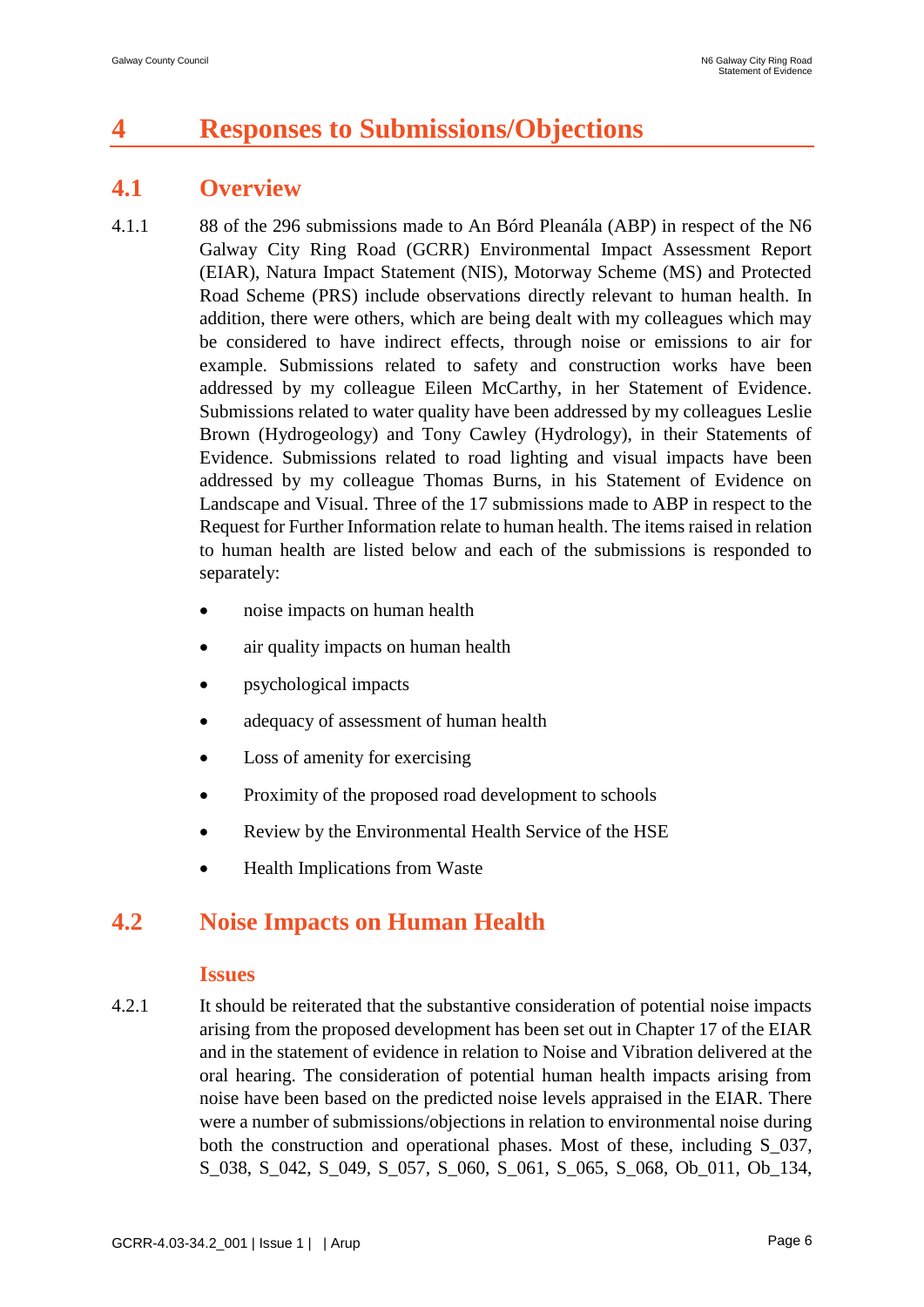Ob\_135, Ob\_136, Ob 532.2 Ob\_511.06, Ob\_584, Ob\_108\_125, Ob\_131\_132, Ob\_145.1 , Ob\_141.2, Ob\_141.3, Ob\_145.1, Ob\_152, Ob\_195, Ob\_199, Ob\_201, Ob\_204, Ob\_213, Ob\_222, Ob\_229, Ob\_238, Ob\_239\_Ob\_252, Ob\_261, Ob\_272, Ob\_298, Ob\_312, Ob\_457.2, Ob\_468.501, Ob\_485 , Ob\_486, Ob\_498, Ob\_505, Ob 507, Ob 512.2, Ob 216, 531.01 and Ob 155 are more appropriately, and have been addressed by my colleague Jennifer Harman, in her Statement of Evidence on noise and vibration, but I will deal specifically with the aspects directly impacting on human health. Indeed, several submissions mention the relatively recent WHO Noise Guidelines. These Guidelines were issued after the completion of the EIAR and, accordingly, it is necessary for the Board to consider those guidelines in conducting its Environmental Impact Assessment.

4.2.2 The following submissions/objections raised specific issues in relation to the potential impact of noise on human health: Ob\_220, S\_008, S\_061, Ob\_457.2, Ob\_521 and Ob\_517.14, Ob\_523. These related to annoyance, impacts on sleep, impacts on vulnerable individuals as well as general impacts on human health.

### **Response**

- 4.2.3 As set out in Chapter 17 of the EIAR, construction noise will be short term and the potential impacts of construction noise will be mitigated by suitable work practices and restricted working hours, which are 7am to 7pm Monday to Friday and 7am to 4pm on Saturdays. These are the maximum working hours and the actual times will be less than this for any individual receptor. Therefore, construction noise is expected to have negative effects on those in the immediate vicinity of the proposed road development under construction but given the duration of these activities and with the strict implementation of the mitigation measures, which are in line with best practice and BS 5228, adverse health effects due to noise during construction are not predicted to occur.
- 4.2.4 The results of the noise modelling carried out for the operational phase shows that there may be potential noise impacts on residential properties adjacent to the proposed road development, however, the implementation of low noise road surfacing and noise barriers will mitigate these potential impacts.
- 4.2.5 The noise assessment also shows that there will be a benefit for a significant number of people within the city due to current traffic being routed away from current roads and, from a community perspective, there are beneficial effects for the community, based on WHO night time noise guidelines, for those living along existing roads where traffic will be reduced. It is acknowledged that there are a few residences that may exceed the TII Guidelines, but do so by only small margins, i.e., 1 or 2 dB – which are barely perceptible to individuals, and these are not considered to have significant health impacts.
- 4.2.6 In October 2018 the WHO issued updated Environmental Noise Guidelines for the European Region and also issued specific guidelines for road noise, the principal provisions contents of which are summarised below.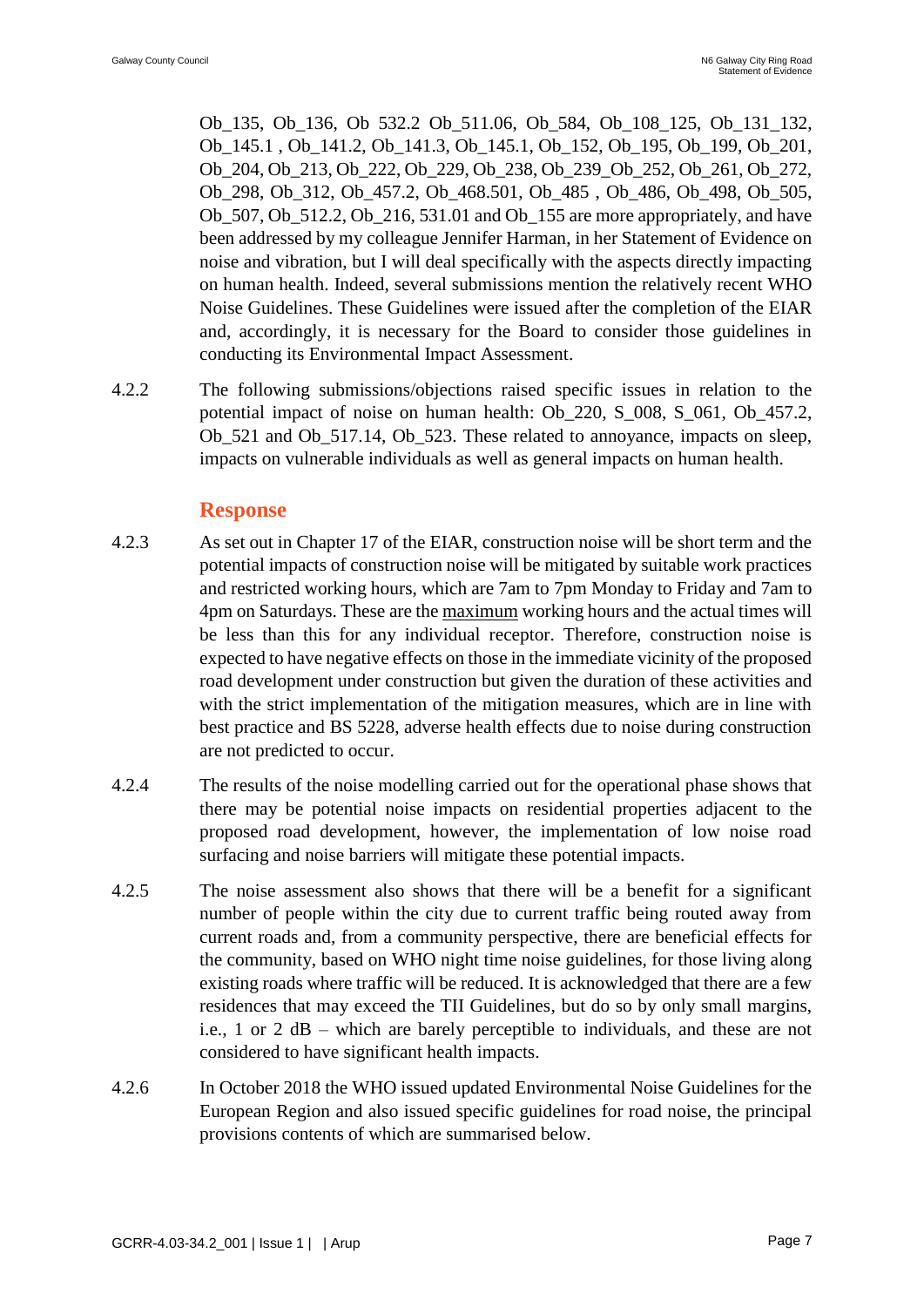- 4.2.7 For average noise exposure, they recommend reducing noise levels produced by road traffic below 53 decibels (dB)  $L_{den}$ , as road traffic noise above this level is associated with adverse health effects.
- 4.2.8 For night noise exposure, they recommended reducing noise levels produced by road traffic during night-time below 45dB L<sub>night</sub>, as night-time road traffic noise above this level is associated with adverse effects on sleep.
- 4.2.9 It is noteworthy that the WHO provides the rationale for these guideline levels. The 53 decibels (dB) L<sub>den</sub> level is based on annoyance criteria rather than more serious health effects. In fact, the Guidelines suggest, if a level was being set on Cardiovascular criteria alone that the level would likely be in the order of 59.3 decibels (dB)  $L_{den}$ . This closely corresponds to the TII Guidelines of 60 dB  $L_{den}$ . Again, it is worthwhile looking at how this is actually calculated. It is conservatively calculated at the level of noise that may be associated with a 5% increase in relative risk of a cardiovascular event. For the vast majority of people, the risk of a cardiovascular event in the next year is less than 1%. For an individual who has that risk of 1%, even allowing for the worst effects, the risk is 1.05%. The difference is therefore imperceptible on an individual basis. It is simply a far less significant effect than other risk factors, which is the reason that it is not considered one of the factors when calculating one's own cardiovascular risk. From an individual basis it simply is not significant. However, when one applies this across a large population, such as the population of Europe, even small changes can make a significant difference. This explains why the WHO guidelines are applicable for populations but not for individuals. The 45dB Lnight level is based on sleep disturbance but it is perhaps surprising how conservative the levels are when one realises that this level represents only 3% of the population self-reporting highly sleep disturbed. To put this further in context even at levels of  $55dB$  L<sub>night,</sub> the level considered in the EIAR prior to the issuing of the current WHO Guidelines, the percentage of people self-reporting sleep disturbance is still only 6%.
- 4.2.10 The Guidelines specifically state that, "*to reduce health effects, the GDG (Guideline Development Group) strongly recommends that policymakers implement suitable measures to reduce noise exposure from road traffic in the population exposed to levels above the guideline values for average and night noise exposure. For specific interventions, the GDG recommends reducing noise both at the source and on the route between the source and the affected population by changes in infrastructure."*
- 4.2.11 One might ask how one can reconcile these guidelines with road traffic anywhere? The fact is that these guidelines are for populations. The WHO realise that every individual residence will not be below 45dB L<sub>night</sub>. However, the question in relation to the assessment of the impact on health will be determined by the overall impact on the population. As the population impacts due to environmental noise, particularly in the operational phase, will be largely positive the proposed road development would be in keeping with the WHO Guidelines.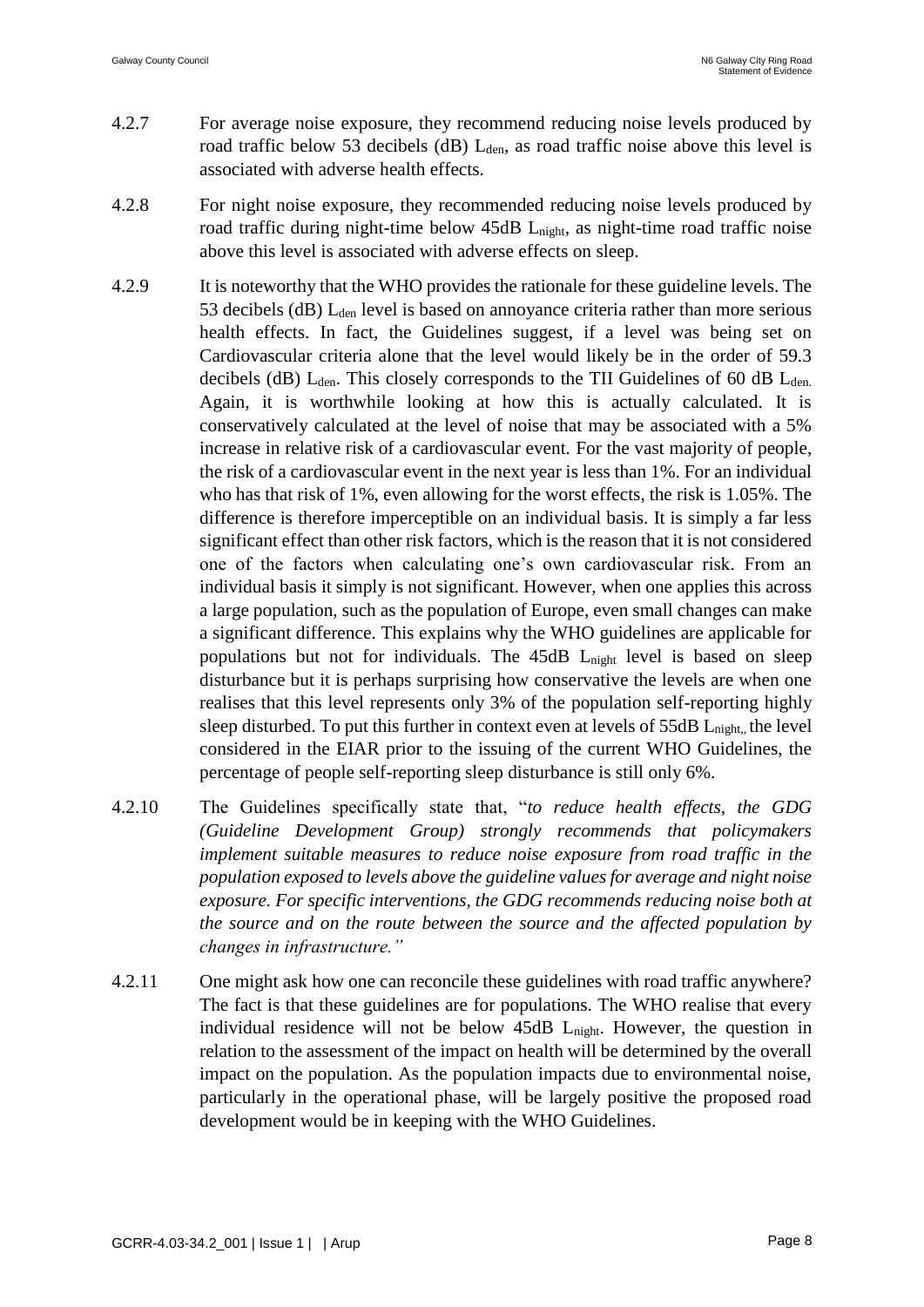- 4.2.12 Another issue that can arise is the comparison between the WHO guidelines and the TII guidelines. It must be remembered, however, that they serve different purposes. It is readily acknowledged that the WHO guidelines cannot be reasonably achieved for each an individual residence. Data from previous WHO guidelines, for example, show that well over 50% of the population of Europe exceeds these levels. In one sense this means they are not achievable on an individual receptor basis but can be best understood as guidance for populations a whole. The TII guidelines however must be viewed as the achievable goal to protect individuals. It is also clear that the levels suggested are compatible with prevention of the more significant health effects of environmental noise such as cardiovascular effects. The TII and WHO guidelines should not be seen as competing with each other but rather complementing the other. In simple terms, TII guidelines should be used in relation to individual receptors such as residences whereas the WHO guidelines should be considered in terms of the population as a whole.
- 4.2.13 The TII guidelines are used to indicate when, for example, mitigation is advisable. There is for example very little difference in practice from the noise impact at just below the levels or just above them. They are however important and in the planning situation they are obviously the appropriate guidelines to be used. There is no contradiction between these respective guidelines when one realises the different purposes.

## **4.3 Air Quality Impacts**

### **Issues**

- 4.3.1 There were a number of submissions/objections which raise issues in relation to impacts on human health as a result of changes in air quality during both the construction and operational phases. Many of these, including Ob\_011, Ob\_131, Ob 155, Ob 534, Ob 584, S\_007, S\_037, S\_038, S\_041, S\_042, S\_045, S\_046, S\_048, S\_055, Ob\_136, Ob\_511.06, Ob 532.2, S\_068, Ob\_131\_132, Ob\_141.2, Ob\_199, Ob\_311, Ob\_505, Ob\_507, Ob\_512.2, Ob\_523 and S\_065 have been dealt previously by my colleague Sinead Whyte in her Statement of Evidence on air quality and climate, I will respond to specific issues that may directly impact on human health.
- 4.3.2 The following submissions/objections raised specific health impacts in relation to air quality: Ob\_111, Ob\_158, Ob\_220, S\_062, S\_045, S\_048, S\_049, S\_007, S 055, S 056, S 049.2, S 062.

### **Response**

4.3.3 In relation to air quality, given the proposed mitigation measures detailed in Section 16.6 of Chapter 16 Air Quality & Climate of the EIAR, with regards to control of dust and other air emissions during the construction phase and the relative limited period of time duration there are no adverse effect on human health predicted to arise from impacts to air quality during the construction phase.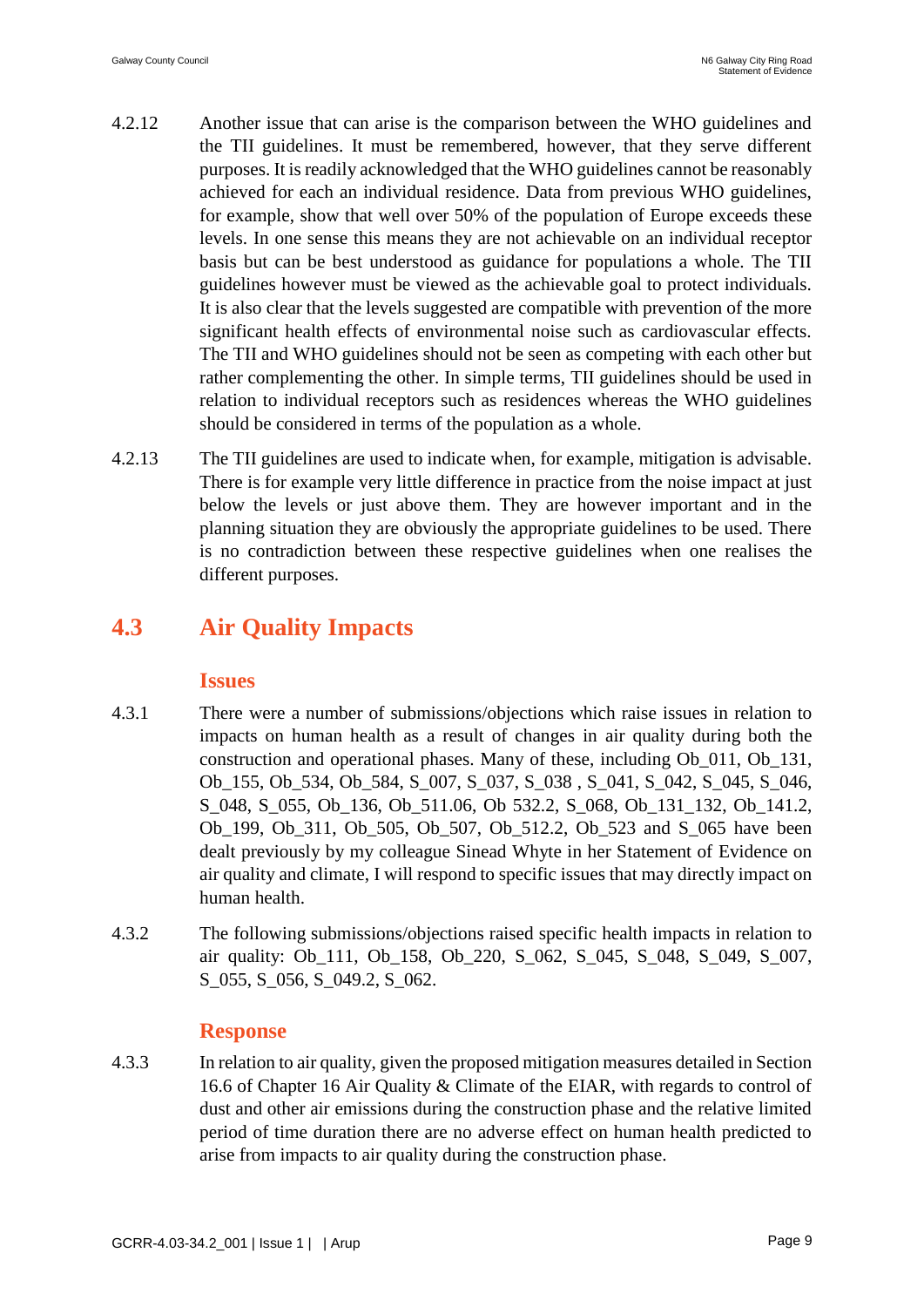- 4.3.4 The detailed modelling (which will be discussed further by my colleague Sinead White in her Statement of Evidence) which has been undertaken confirms that Air Quality Standards will not be breached, even the worst-case receptors, which are the receptors likely to be most affected, i.e. those located in closest proximity. Predicted concentrations are in compliance with WHO guideline levels for all pollutants except for  $PM_{2.5}$  for which a slight exceedance of the guideline value of 10  $\mu$ g/m<sup>3</sup> is predicted. This is due to the high background concentration of 9.5  $\mu$ g/m<sup>3</sup> used for PM<sub>2.5</sub>. Although exceedances of the PM<sub>2.5</sub> WHO guideline level are predicted, all concentrations are in compliance with the statutory air quality standard of 20  $\mu$ g/m<sup>3</sup>. There is therefore minimal change from the do-nothing scenario and the change is not at a level which would have an impact on human health. Therefore, both Air Quality Standards and WHO Air Quality Guidelines are not exceeded for pollutants, with the sole exception PM2.5 which in itself is due to baseline conditions, and thereby protecting the vulnerable such as asthmatics, the elderly, the very young or the sick in general during the operational phase. The Air Quality standards are presented in Table 18.6 (Pg. 1485-1486) of Chapter 18.
- 4.3.5 In relation to the submissions raising issues in relation to dementia and neurological conditions associated with living close to major roads (for example Ob\_534), one of the references cited was the Chen article (Chen H et al *Living near major roads and the incidence of dementia, Parkinsons Disease and multiple sclerosis: a population based cohort study*. Lancet Volume 389 No 10070 pg. 718-736) which was previously considered in Section 18.2.5.2 in the EIAR, pages 1454/5. There are a number of observations which I will make in relation to this. While there is some evidence linking increasing levels of air pollution and, perhaps particularly particulate matter, with neurological conditions this is not in any way confined to road developments. Indeed, the impact identified in relation to the Chen article was identified within 50m of a very busy multilane highway. The important factor here is the actual air quality. Baseline air quality in the Galway region is very good. The impacts predicted in the construction and operational phase of this project show no significant impact and no air quality standards will be breached. In fact, some areas would see an improvement in air quality over and above the do-nothing scenario. No area will experience a significant adverse impact on air quality as a result of the proposed road development and as such there will be no adverse health effects including no increased risk of dementia or other neurological conditions.
- 4.3.6 Related issues are raised in some submissions/objections in respect of sensitive individuals suffering from asthma along with other lung conditions. A specific example is given of a child with respiratory problems. The subject of sensitive individuals was addressed in Section 18.3.4.1 of Chapter 18 of the EIAR. It is important to realise every population will have vulnerable individuals. Health based standards including air quality standards, as outlined in Table 18.6 of Chapter 18 of the EIAR are there to protect the vulnerable not the robust. As has been demonstrated, air quality standards will not be breached and therefore, everybody will be protected including the vulnerable.
- 4.3.7 As well as the vulnerability of individuals with existing medical conditions, a number of submissions/objections reference the possibility of inducing illness due to air quality concerns. The conditions mentioned in this context include lung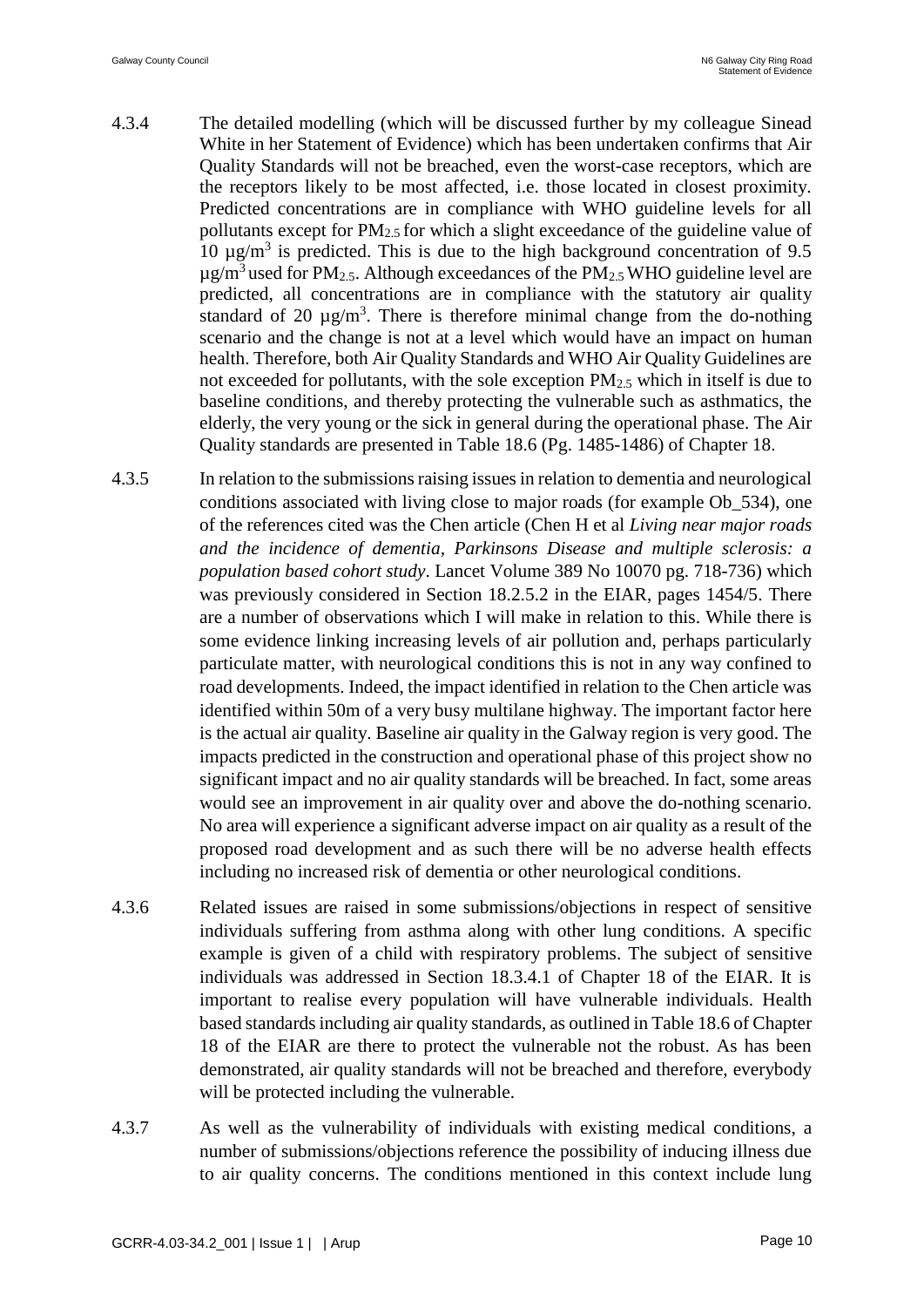disease, cardiovascular disease, cancer and neurodevelopmental delay. While it is accepted that very high levels of air pollutants have the potential for significant adverse health effects (including for some of the conditions listed above), it is important to understand that this is not an issue at the levels which occur in Galway. Again, Health Based Standards are there to protect human health. Given that Air Quality Standards will not be exceeded, we can be confident that no new health conditions will occur. Indeed, in overall terms, there are predictions for some improvement in air quality as traffic is moved from congested city centre routes with relatively high population nearby. The air quality in Galway currently compares favourably, and will continue to compare favourably, with any urban areas in Europe and is far superior to that found in other parts of the world such as China or India which are associated with significant health effects.

## **4.4 Environmental impacts and Psychological Effects**

#### **Issues**

- 4.4.1 A number of submissions/objections raise issues relating to potential stress and psychological impacts. Some of these submissions/objections cite general stresses related to the proposed road development but some cite specific stresses associated with the number of residences to be compulsorily acquired. These include stresses to the individuals directly involved but also those not directly affected but indirectly affected by loss of neighbours, friends and in some cases affected communities.
- 4.4.2 The following submissions/objections raised these points: Ob 136; S 004, S 027, S\_065, Ob\_141 Ob\_613, S\_037, S\_010, S\_020, Ob\_531.01, Ob\_532; S\_025 and S\_066.

### **Response**

4.4.3 The topic of potential psychological impacts is assessed in Section 18.5.6.1 of Chapter 18 of the EIAR, as is appropriate in the context of the European Commission's EIAR Guidance, which considered that potential environmentallyrelated health impacts may arise from changes in living conditions as a result of a project. It is worth noting, firstly, that the proposed road development will remove congestion from the city centre and the potential for conflict between vehicular traffic and pedestrians and cyclists, thereby reducing the potential number of collisions and possible fatalities. The avoidance of fatalities and serious injuries have a very significant positive impact on an individual basis, any such injury or fatality would have a huge adverse impact on the individual's family, friends and colleagues such as that there can be a wider impact on the psychological health of the community. Indeed, the "Do-Nothing" scenario has potential for adverse psychological impacts. Progressively longer journey times and uncertainty will be associated with increased annoyance at least and at worst impact on psychological health.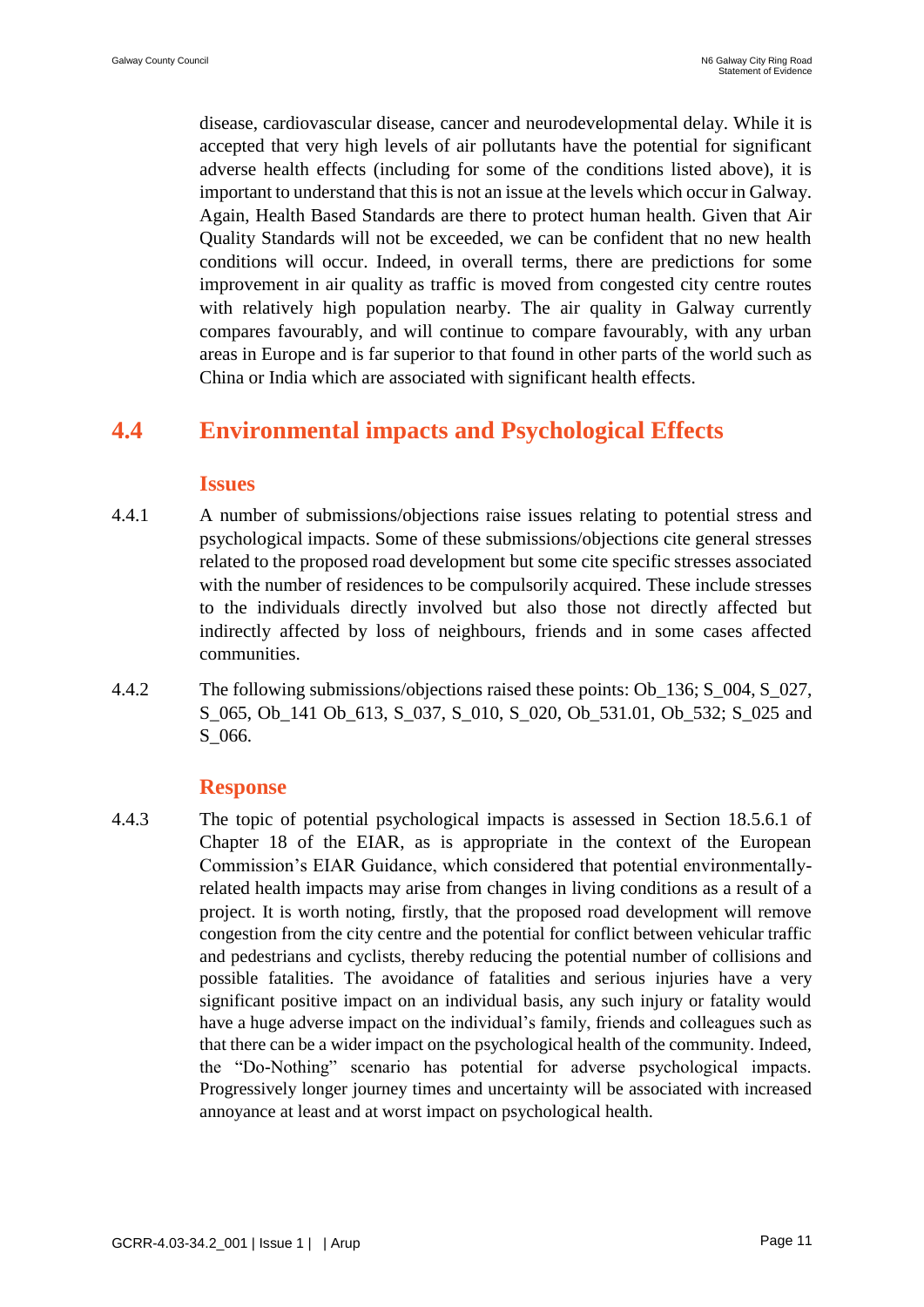- 4.4.4 However, as detailed in Section 18.5.3 and 18.5.4 of the EIAR, the proposed road development will cause a degree of physical and social severance. Where severance does occur there is potential for psychological impact. Loneliness can occur if someone feels cut off for example. As against this there may be positive psychological effects where improved connectivity permits greater ease of movement around the city. This would potentially facilitate closer connections with friends or relatives which might be deterred if journeys were perceived to be lengthy or difficult.
- 4.4.5 Overall, therefore, the assessment of the psychological impact on a population of community basis will be overall positive. However, certain individuals, particularly those whose homes are to be compulsory acquired, may not experience the community benefit. It is fair to say that any proposed change, particularly one as significant as the acquisition of a house of lands by a public authority for the purposes of road development can be met with some degree of anxiety or fear. This would be the same as for any project but the reality is that, in many cases, anticipated issues do not materialise to anything like the same extent as is feared. Indeed, the experience of other such projects, including road developments, is that, in very many cases, people adapt to the new reality. Whilst psychological impacts are still anticipated, these effects can be reduced, to some extent at least, by communication and early agreement with many of the affected individuals so to allow certainty, and certain measures have been put in place here as described by Ms. Eileen McCarthy. It is accepted that there will be significant negative psychological impact on those directly affected by compulsorily acquisition and, indeed, this is the greatest single adverse effect from a human health perspective arising from the proposed road development. However, this predicted effect can be minimised to some extent and the individuals concerned will recover and continue to live normal lives in circumstances where they will relocate, having been compensated for the acquisition of their houses or lands.

## **4.5 Adequacy of Assessment of Human Health**

#### **Issues**

- 4.5.1 A number of submissions/objections suggested the human health impact detailed in Chapter 18 of the EIAR was inadequate.
- 4.5.2 The following submissions/objection raised this point: S\_004, S\_023, S\_024 and S\_070, including the submission made by the Environmental Health Service of the Health Service Executive with respect to the RFI Response further to their review of the EIAR, which commended the human health impact assessment.

### **Response**

4.5.3 As stated in Section 18.2.5 of Chapter 18 of the EIAR the Human Health assessment adhered to the EPA guidelines in terms of content and methodology of assessment. Moreover, it is evident that the content of Chapter 18 includes issues identified in the the European Commission's EIAR Guidance, such as potential environmentally-related health impacts which may arise, for example, from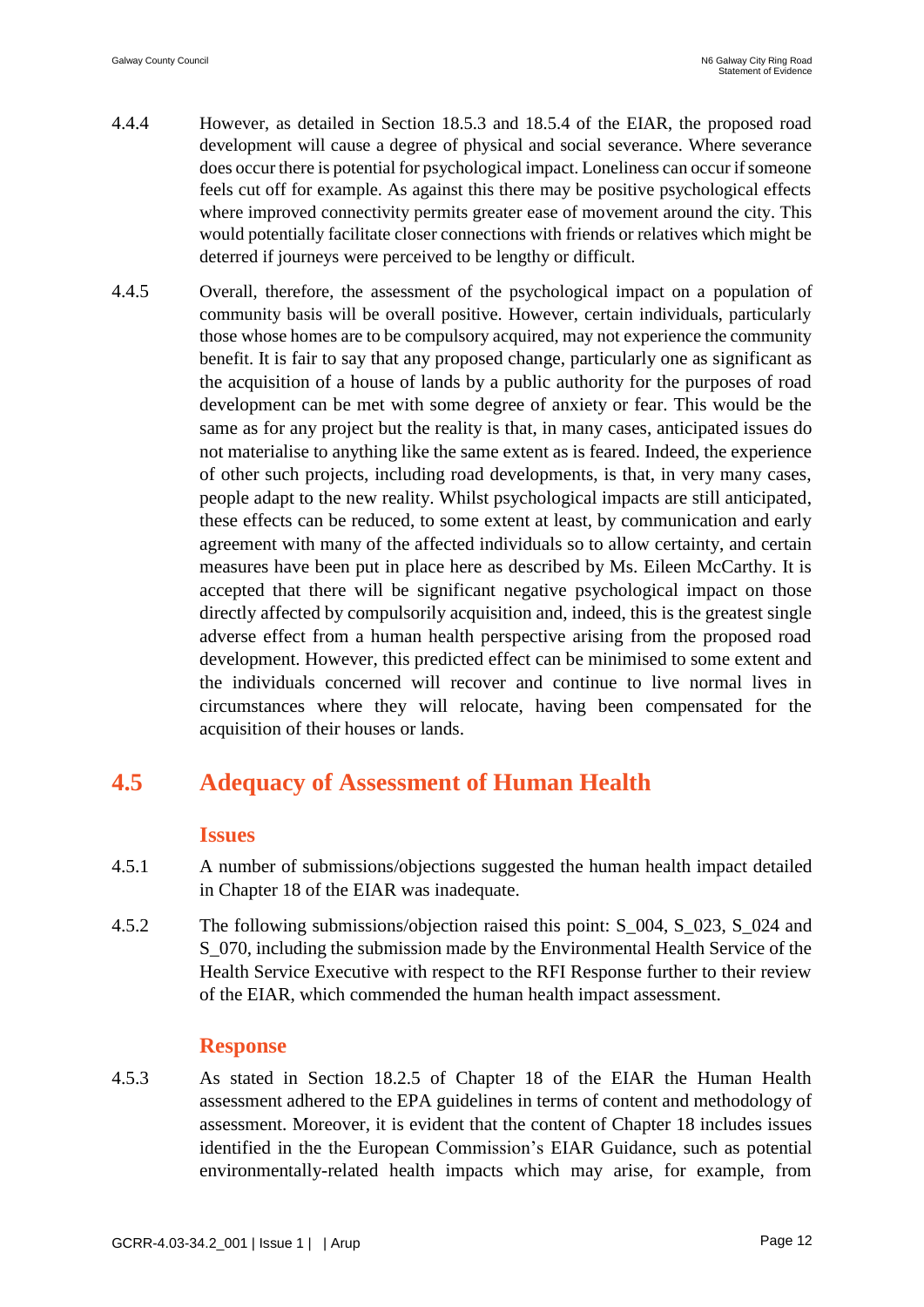changes in living conditions as a result of a project. The methodology used Health Based Standards to assess Health Protection as a result of environmental emissions.

- 4.5.4 This "Standards based" approach is also consistent with the Draft EPA Guidelines on the Information to be contained in Environmental Impact Assessment Reports (August, 2017): *The evaluation of effects on these pathways is carried out by reference to accepted standards (usually international) of safety in dose, exposure or risk. These standards are in turn based upon medical and scientific investigation of the direct effects on health of the individual substance, effect or risk. This practice of reliance upon limits, doses and thresholds for environmental pathways, such as air, water or soil, provides robust and reliable health protectors [protection criteria] for analysis relating to the environment*.' (Section 3, page 29). Moreover, Health Based Standards are set to protect against negative human health effects. The standard measures of significance are set at levels where there will be no significant health effects. An example is Air Quality Standards – which do not necessarily exclude each and every effect. An individual might notice a transient slight irritation in the throat slightly below an Air Quality Standard but fundamental health status would not change.
- 4.5.5 A review of current and emerging guidance on assessing health for Environmental Impact Assessments was undertaken in addition to a literature review, as outlined in Section 18.2.5.2 of Chapter 18 of the EIAR, on the impacts of health from road developments.
- 4.5.6 It should be noted that whilst adhering to the EPA guidelines, the Human Health assessment went much further and considered, as well as health protection, looked at health in a far more holistic manner and considered opportunities for health improvements as well as access to services. The assessment followed the most recent authoritative guidance. For example, the Institute for Environmental Management and Assessment (IEMA) in the UK issued a discussion document in 2017 entitled *Health in Environmental Impact Assessment - A Primer for a Proportionate Approach*, which it describes as a primer for discussion on what a proportionate assessment of the impacts on health should be in EIAR. The assessment used this as a template. In addition, as referenced above, the Human Health assessment is also consistent with the European Commission's EIAR Guidance (2017).
- 4.5.7 The Human Health assessment for this project covered not only traditional areas such as health protection, considering emissions from the operational and construction phases, but also considered health in its broader sense in terms of impacts of socio-economic benefits as well as health benefits and access to services. It included a desktop review of potential impact but also considered the impact on human health using the relevant standards and Guidelines such as the Air Quality Standards, TII Noise guidelines as well as WHO guidelines. It considered potential impacts on both physical and psychological health.
- 4.5.8 While the submission from the Environmental Health Service of the HSE makes some recommendations, which are addressed by my colleagues, it is also clear that it considered the assessment performed in the EIAR as adequate and comprehensive.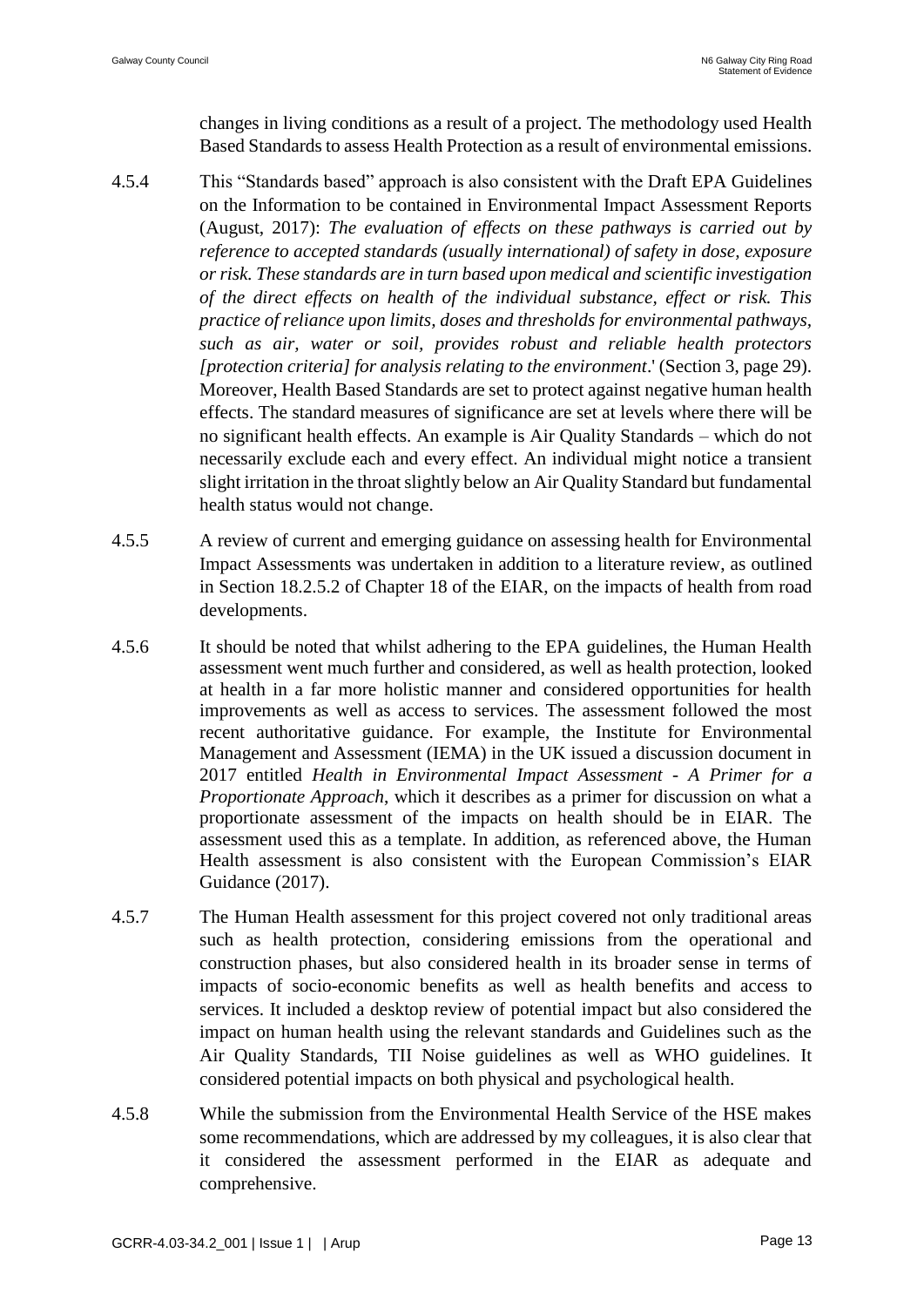4.5.9 I would therefore conclude that not only was the assessment adequate as indicated by EPA Guidelines but was very much in keeping with best practice in performing such an assessment and is more than sufficient for the Board, as competent authority, to carry out an Environmental Impact Assessment.

## **4.6 Loss of amenity for exercise**

#### **Issues**

- 4.6.1 A number of submissions/objections raised the issue of loss of amenity for physical exercise during the construction phase of the proposed road development. These issues related particularly to closure of parts of NUIG sporting campus during construction.
- 4.6.2 The submissions which raised this included S  $\,004$ , S  $\,010$ , S  $\,020$ , S  $\,022$ , S  $\,024$ , S 027, Ob 523 and S 049.

### **Response**

4.6.3 The Board is referred to Section 18.5.3.3 of Chapter 18 of the EIAR, in particular and, while it is true that there is an impact on the NUIG Sporting Campus during construction of the viaduct, the impact is being minimised by the provision of alternative facilities. Again, these are outlined in Section 18.5.3.3 of Chapter 18 of the EIAR. However, once operational these impact will no longer prevail and there will be opportunities for exercise. Overall therefore in terms of amenity the effects in terms of opportunity is short term during construction only.

# **4.7 Proximity to schools**

### **Issues**

- 4.7.1 A number of submissions/objections raise issues arising from the proximity of schools to the proposed road development and in particular Bushypark School.
- 4.7.2 The submissions/objections which raised this issue are: S\_028, S\_074, Ob\_151, Ob\_510, Ob\_5.11.06, S\_003, Ob\_531.2, Ob\_523, Ob\_049.2, S\_076 and Ob\_220.

### **Response**

4.7.3 I will deal with health related issues, arising from noise and air quality. Submissions related to safety have been addressed by my colleague Eileen McCarthy, in her Statement of Evidence. The potential impacts on schools including Bushypark School but also Castlegar School including facilities for Children with Autism Spectrum Disorder as well as associated Beoga Preschool are outlined in Section 18.5.6.1 of Chapter 18 of the EIAR (pgs. 1538-1546) Impacts relating to noise, vibration, air quality, water, soils and psychological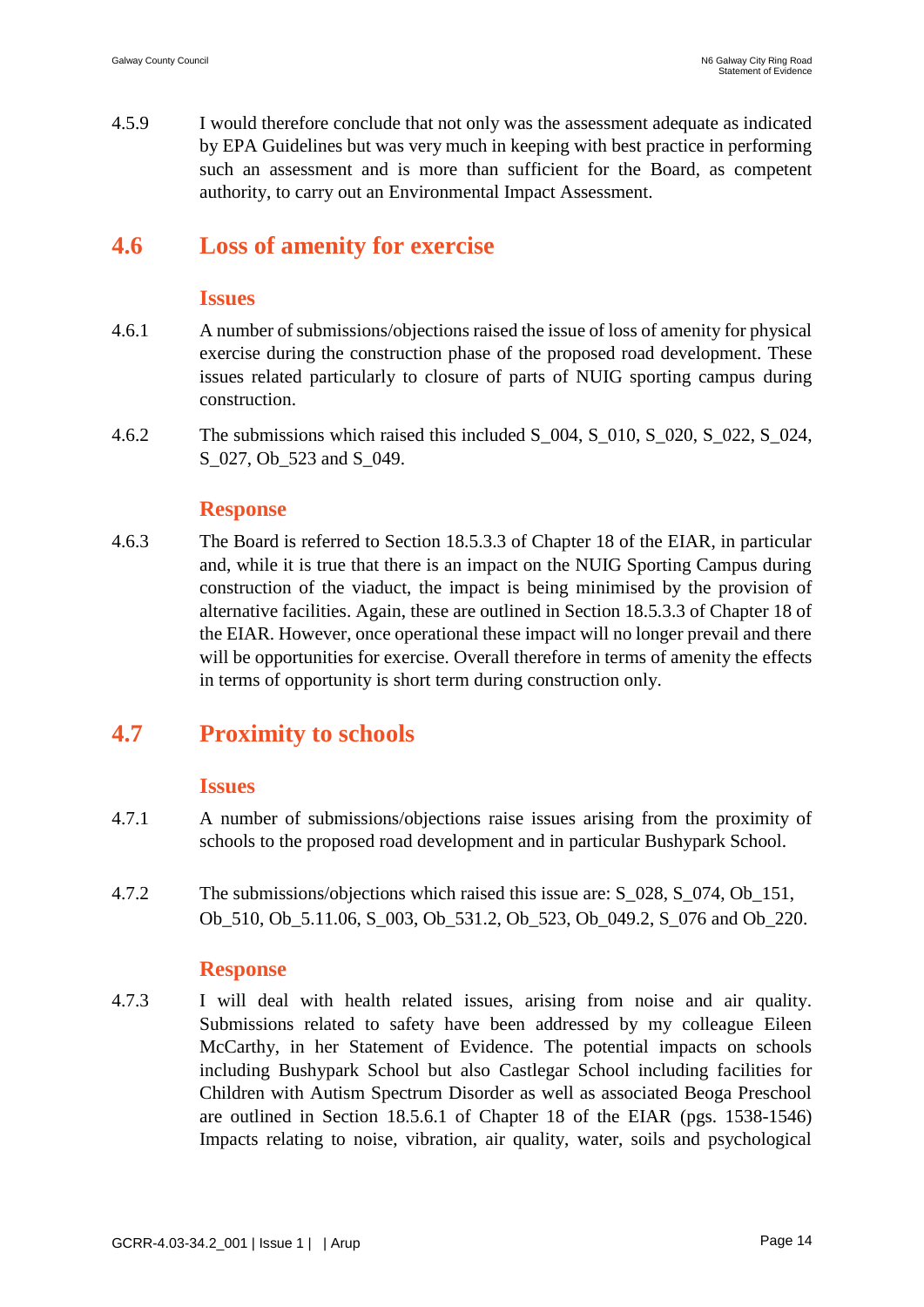effects are discussed in this section. Essentially there are no significant negative effects predicted on these facilities.

# **4.8 HSE Environmental Health Service Submission**

#### **Issue**

4.8.1 The environmental Health Service of the Health Service Executive (HSE) made a submission with respect to the RFI Response following a review of the EIAR. This submission, S\_078, makes recommendations for mitigation measures, in particular continued public consultation during construction it suggests that it considered the assessment performed in the EIAR as adequate and comprehensive.

### **Response**

- 4.8.2 This submission is of particular importance on human health terms as HSE is the relevant statutory body in terms of human health assessment. The submission raises some recommendations which are more appropriately dealt by other experts but I would like to respond to parts of the HSE submission as they apply to the human health assessment in the EIAR. In section 1 of the submission it cites that the EIAR "provides a comprehensive description of the proposed project" and goes on to state that a "succinct summary of the proposed development is contained in the Non-Technical Summary". This conclusion is noted.
- 4.8.3 Section 2 of the HSE submission states that "from the information provided in the EIAR relating to emissions to surface and groundwater, and emissions to air, including noise and vibration is not expected that any later consents will be required." Again, this conclusion is noted.
- 4.8.4 The matter of consultation is dealt with in Section 3 and in this regard the submission is very clear that "based on the information contained in the EIAR the Environmental Health Service is satisfied that adequate consultation has been undertaken with regard proposed road development."
- 4.8.5 In section 4 of the HSE submission, relating to the physical environment the submission notes that "*the Environmental Health Service notes the legislation, data sources and consultations referred to in the preparation of the chapter on population and human health. The proposed N6 Galway City Ring Rd development will involve a considerable number of residential and commercial demolitions and acquisitions, the impacts of which are assessed the EIAR.*" It is submitted that this statement is a recognition by the Environmental Health Service that this very difficult subject has been appropriately assessed.
- 4.8.6 There are recommendations in relation to hydrology and hydrogeology as well as air quality and noise and vibration which are being dealt with by my colleagues but, from a human health perspective, I believe that these recommendations are addressed.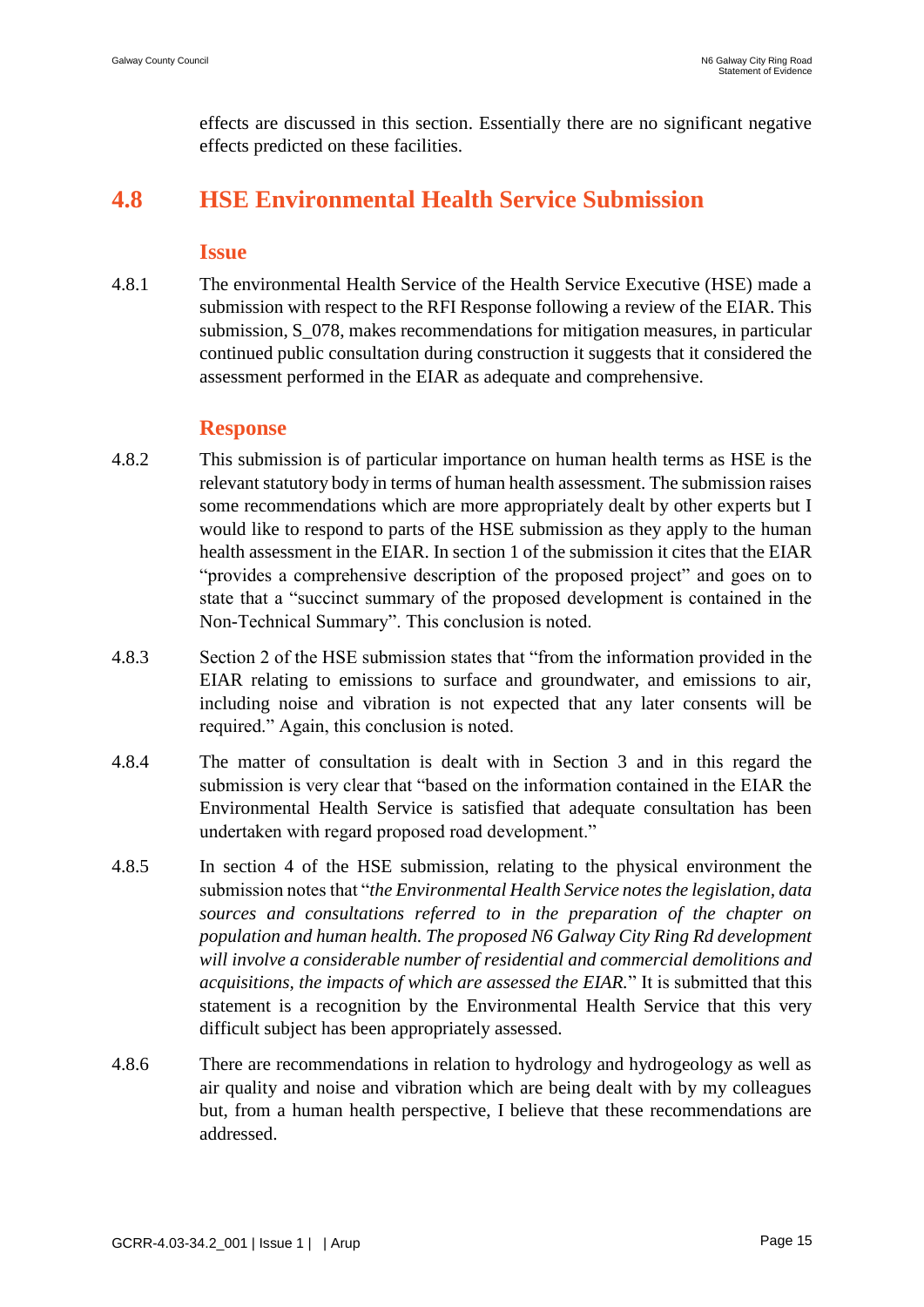- 4.8.7 In relation to the opportunities for health gain and health improvement the submission identifies the manner in which this was highlighted in the EIAR and that is in line with the Health for All Policy of the HSE.
- 4.8.8 In summary, therefore, it is clear that the submission is largely positive for the proposed road development and that the recommendations in relation to human health have been considered.

## **4.9 Health Implications from Waste**

#### **Issue**

4.9.1 Ob\_583.01 makes the following observation in relation to the health implications from waste.

> *"Can you confirm there will be no toxic back fill placed in the quarry area that will have a health implication for locals and the general public?"*

#### **Response**

4.9.2 There will be no waste disposed of in Lackagh Quarry. The disposal of waste is addressed in Section 7.6.8 of Chapter 7 (Construction Activities) of the EIAR as follows:

> *"All waste removed from the site will be collected only by contractors with valid waste collection permits, under the Waste Management (Facility Permit and Registration) Regulations 2007 and (Amendment) Regulations 2008, 2014, 2015. All facilities to which waste will be taken will have appropriate waste licences or permits, under the Waste Management Act 1996, as amended, and the regulations thereunder, allowing them to accept the type of waste that is to be sent there. Hazardous waste generation will be minimised, and such waste will be recovered where feasible, and only disposed of if recovery is not feasible. Hazardous waste will be managed in accordance with the relevant legislation".*

> Waste management has also been addressed by my colleague Eileen McCarthy, in her Statement of Evidence. The Material Deposition Areas in Lackagh Quarry are addressed by my colleague Juli Crowley, in her Statement of Evidence on Soils and Geology. Potential impacts to the soils and geology environment by construction activities are also addressed by Juli Crowley.